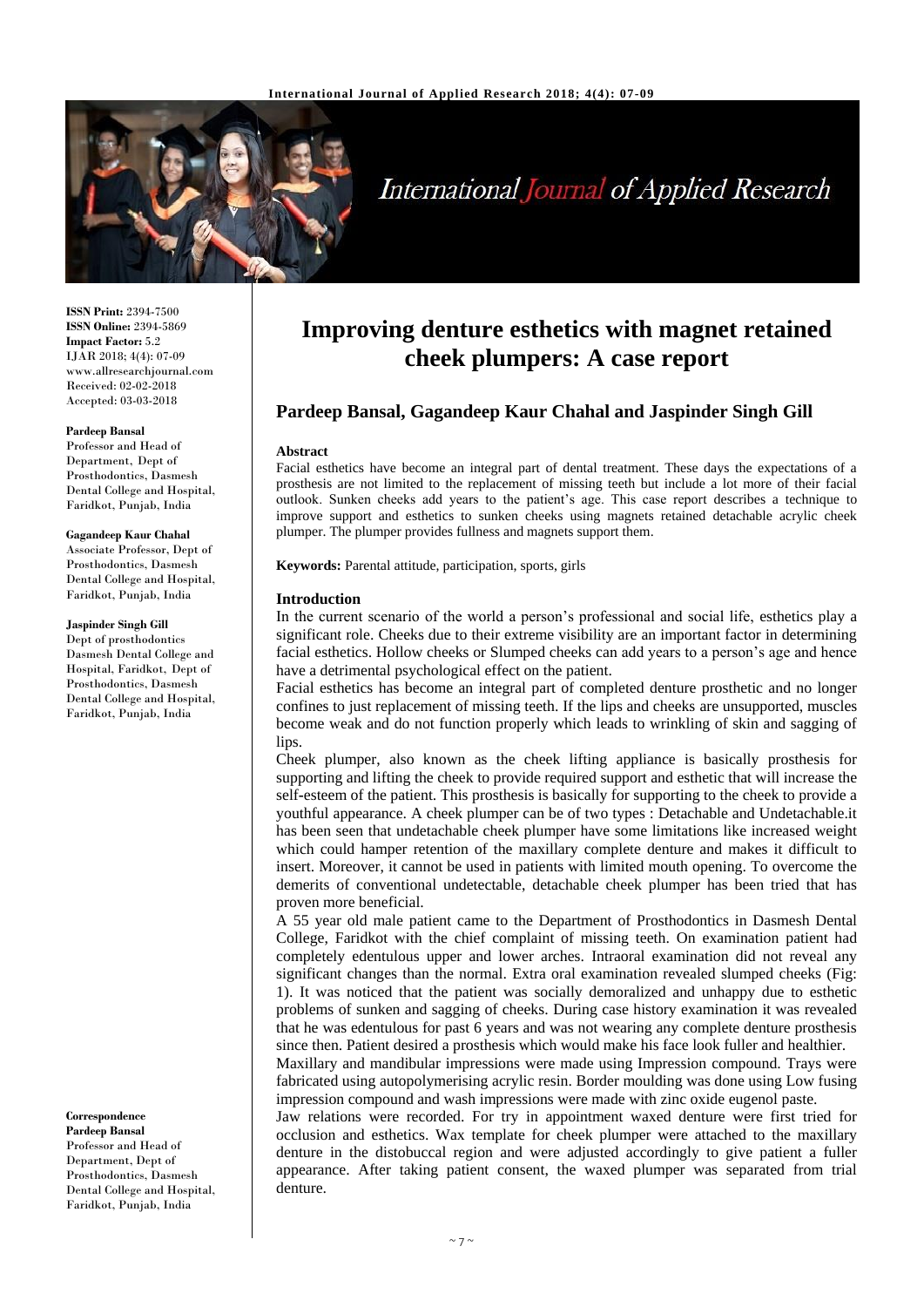During denture try in appointment, cheek plumper were made as a portion in the wax. These plumpers could be attached to the trial denture with the help of magnets. These plumpers were located at the cervical aspect between the first premolar to first molar. The magnets were placed inside the wax pattern and tried and adjusted in the patient's mouth (Fig: 2). The cheek plumpers were superficially attached to the buccal surfaces on the right and left side of the maxillary denture base and later magnets were placed (Fig 3). The amount of thickness was determined by visualizing the patients face and assessing the amount of fullness required without hampering the function of the denture. Keeping in account the coronoid process of the mandible the cheek plumpers were tapered off from the posterior aspect so as not to hinder during mouth opening movements of the patient (Fig 4). The patient was quite happy with the final esthetic outcome (Fig: 5)

#### **Figures**



**Fig 1:** Pre**-**Operative







**Fig 3**



**Fig 4:** In**-**Occlusion



**Fig 5:** Pre**-**operative Vs Post**-**operative

#### **Discussion**

Denture esthetics have advanced ahead moer than mere selection of teeth on the factors of from, shape, color, arrangement and sex, it is more of harmonization of artificial with natural. Sequelae of advanced aging is tissue atrophy, folds and creases of face become exaggerated which is due to loss of support of alveolar bone and teeth in particular leading to collapse of lower third of face. There is deepening of nasio labial fold, drooping of corner of mouth, loss of vermillion border, and depression of lips exaggerated wrinkling. Teeth loss in posterior region results in loss of support to cheeks which tend to move medially to move laterally expanding tongue.

Corrections of slumping of cheeks can be accomplished by various methods like reconstructive plastic surgery, botulinum toxin in the facial muscles and different types of prostheses.

Quick short term results can be enhanced by using nonsurgical injectable fillers like Botulinum Toxin**-**A, but long term results are awaited.

To overcome the demerits of conventional cheek plumpers this innovative intraoral detachable magnet retained cheek plumpers provided multiple advantages including smaller size easy to insert in two separate portions, easily detachable providing patient the allowance of its use which in turn reduces the chances of muscle fatigue and most importantly maintenance of the appliance becomes easier.

#### **References**

- 1. Bains JW, Elia JP. The role of facial skeletal augmentation and dental restoration in facial rejuvenation. Aesthet Plast Surg. 1994; 18(3):243**-**246.
- 2. Zwetchkenbaum SR, Shay K. Prosthodontic considerations for the older patient. Dent Clin N Am. 1997; 41(4):817**-**846.